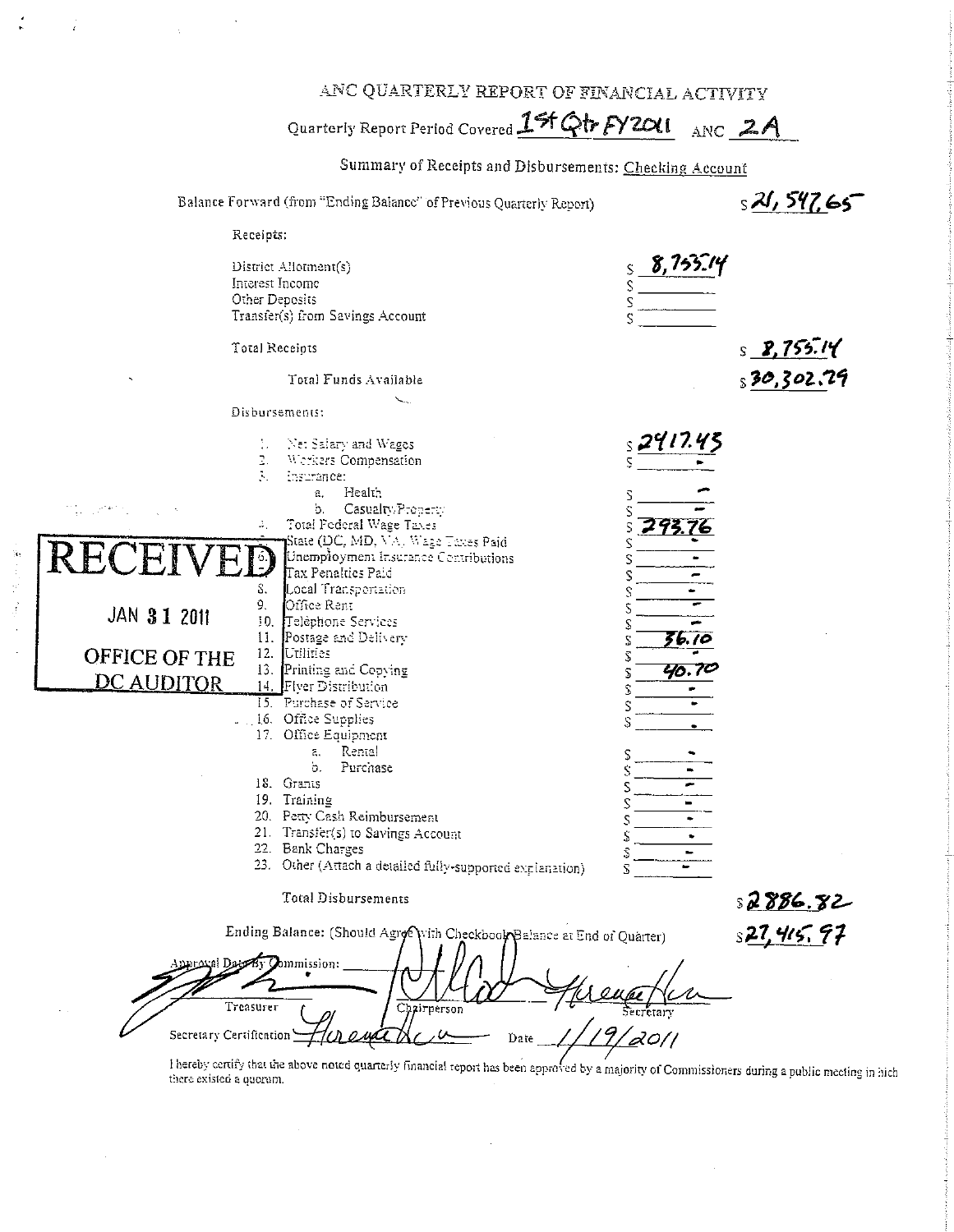## ANC2A FY 2011 CHECKS ISSUED 1ST QUARTER

 $\frac{1}{4}$ 

 $\mathcal{I}$ 

| CHECK # DATE                                                                              |                 | PAYEE                                                                                          | AMOUNT | <b>CATEGORY PURPOSE</b> |                    | DATE APPROVED                                  |  |
|-------------------------------------------------------------------------------------------|-----------------|------------------------------------------------------------------------------------------------|--------|-------------------------|--------------------|------------------------------------------------|--|
|                                                                                           |                 | 1244 10/13/10 John A. Williams                                                                 | 28.1   |                         | 11 Postage, Fax    | Budget approved 3/17/10                        |  |
| $1245 - 1$                                                                                |                 | 10/13/10 John A. Williams                                                                      | 8.57   |                         | 16 Office Supplies | Budget approved 3/17/10                        |  |
| $1245 - 2$                                                                                |                 | $10/13/10$ <sup>11</sup> <sup>11</sup> <sup>11</sup> <sup>11</sup> <sup>11</sup> <sup>11</sup> | 2.95   |                         | 11 Postage         | Budget approved 3/17/10                        |  |
|                                                                                           |                 | 1246 10/13/10 John A. Williams                                                                 | 805.81 |                         |                    | 1 Exec Dir Salary (Sei Budget approved 3/17/10 |  |
|                                                                                           |                 | 1247 11/10/10 Rebecca Coder                                                                    | 40.7   |                         | 13 Copying         | Budget approved 3/17/10                        |  |
| 1248                                                                                      |                 | 11/10/10 John A. Williams                                                                      | 805.81 |                         |                    | 1 Exec Dir Salary (Oc Budget approved 3/17/10  |  |
|                                                                                           |                 | 1249 11/10/10 John A. Williams                                                                 | 5.05   |                         | 11 Postage         | Budget approved 3/17/10                        |  |
|                                                                                           |                 | *1250   11/10/10 Internal Revenue Se \$293.76                                                  |        |                         |                    | 4 Fed Taxes on Wages Budget approved 3/17/10   |  |
|                                                                                           |                 | 1251 12/15/10 John A. Williams                                                                 | 90.26  |                         | 16 Office Supplies | Budget approved 3/17/10                        |  |
| $*1252$                                                                                   | $12/15/10$ VOID |                                                                                                |        |                         |                    |                                                |  |
|                                                                                           |                 | 1253 12/15/10 John A. Williams                                                                 | 805.81 |                         |                    | 1 Exec Dir Salary (No Budget approved 3/17/10  |  |
|                                                                                           |                 |                                                                                                |        |                         |                    |                                                |  |
| *This check was written for the amount stated (\$293.76) but payee deposited as \$193.76. |                 |                                                                                                |        |                         |                    |                                                |  |
| Bank will process a correction.                                                           |                 |                                                                                                |        |                         |                    |                                                |  |
|                                                                                           |                 |                                                                                                |        |                         |                    |                                                |  |
| l∗∗ void                                                                                  |                 |                                                                                                |        |                         |                    |                                                |  |